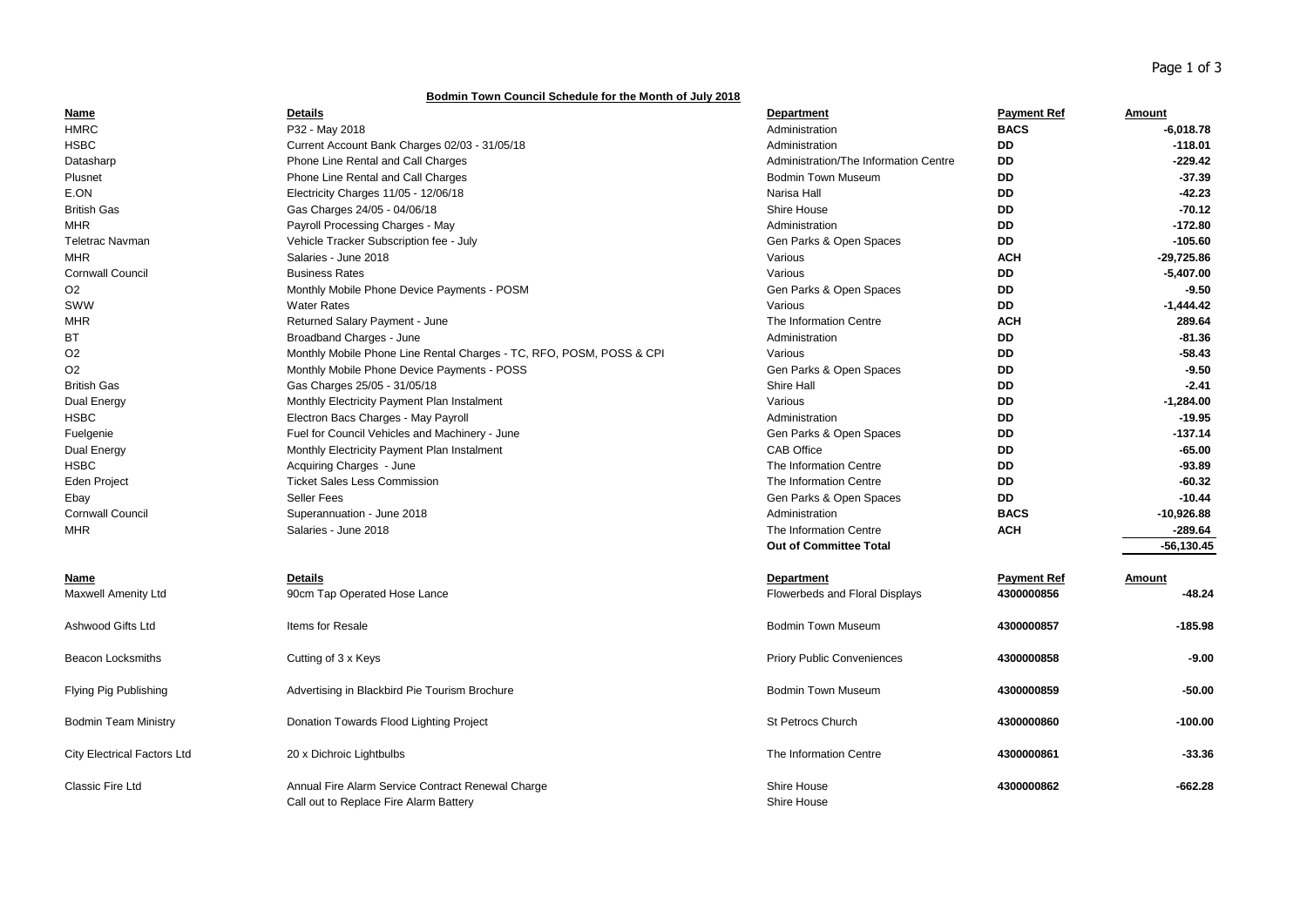Page 2 of 3

| <b>Cornwall Association of Local Councils</b> | Onsite Chairmanship Training                                                                                                                      | <b>Members Expenses</b>                                                                                                       | 4300000863 | $-334.02$  |
|-----------------------------------------------|---------------------------------------------------------------------------------------------------------------------------------------------------|-------------------------------------------------------------------------------------------------------------------------------|------------|------------|
| Cornwall Council                              | Annual CCTV Monitoring Charges<br>Quarterly CCTV System Maintenance Charge                                                                        | <b>CCTV</b><br><b>CCTV</b>                                                                                                    | 4300000864 | -17095.94  |
| <b>Cormac Solutions Ltd</b>                   | Investigation of Brake Fault - Berlingo Van<br>Clearing of Drains<br>Monthly Cleaning Contract Charges<br>Fuel for Council Vehicles and Machinery | Gen Com Parks & Open Spaces<br>Priory Car Park/St Petrocs Church<br><b>Public Conveniences</b><br>Gen Com Parks & Open Spaces | 4300000865 | $-3183.52$ |
| <b>Cornwall Staff Agency</b>                  | 4 x Weeks Hire of Agency Caretaker                                                                                                                | Shire House Complex                                                                                                           | 4300000866 | $-2140.20$ |
| Devon Garden Machinery                        | 5 x Days Hire of Seed Spreader and Linear Aerator                                                                                                 | <b>Coldharbour Pavilion &amp; Pitches</b>                                                                                     | 4300000867 | $-1128.00$ |
| Premier Forest Products Ltd                   | 1 x Five Bar Gate                                                                                                                                 | Priory Car Park                                                                                                               | 4300000868 | -96.00     |
| E.On - Unmetered supplies                     | Monthly Electricity Charges - Street Lighting<br>Quarterly Electricity Charges - Pay & Display Machines                                           | <b>Priory Park</b><br>Priory Car Park                                                                                         | 4300000869 | $-143.31$  |
| <b>BNP Paribas Leasing Solutions Ltd</b>      | Quarterly Leasing Charges for Franking Machine                                                                                                    | Administration                                                                                                                | 4300000870 | -94.80     |
| HSBC Bank plc                                 | Discretionary Wealth Management Scheme Quarterly Fee                                                                                              | Administration                                                                                                                | 4300000871 | -2097.50   |
| Ricoh UK Ltd                                  | Quarterly Photocopier Leasing and Using Charges                                                                                                   | Administration                                                                                                                | 4300000872 | $-752.23$  |
| Kedel                                         | 2 x Garden Benches                                                                                                                                | Gen Com Parks & Open Spaces                                                                                                   | 4300000873 | $-915.60$  |
| <b>Kestrel Guards</b>                         | Guard Cover 15/06 - 07/07/18<br>Guard Patrols 15/06 - 07/07/18                                                                                    | Shire House Complex                                                                                                           | 4300000874 | $-269.40$  |
| H & V Lewis                                   | Items for Resale                                                                                                                                  | The Information Centre                                                                                                        | 4300000875 | $-42.43$   |
| The Lighthouse                                | 2 x Igenix Dehumidifiers                                                                                                                          | <b>Bodmin Town Museum</b>                                                                                                     | 4300000876 | $-518.00$  |
| Officesmart                                   | <b>Various Stationery</b>                                                                                                                         | Administration/The Information Centre                                                                                         | 4300000877 | $-145.18$  |
| Phoenix Print (Bodmin) Ltd                    | Printing of 6 x Penalty Ticket Books                                                                                                              | <b>General Car Parks</b>                                                                                                      | 4300000878 | $-117.60$  |
| Pipeworx Ltd                                  | Call Out to Identify and Repair Water Leak                                                                                                        | Shire House Complex                                                                                                           | 4300000879 | $-599.26$  |
| Adam Vermiglio                                | Electrical Testing of 319 x Small Appliances                                                                                                      | Health & Safety                                                                                                               | 4300000880 | $-295.65$  |
| A.E Rodda & Sons Limited                      | 11 x Cream by Post Service                                                                                                                        | The Information Centre                                                                                                        | 4300000881 | $-74.74$   |
| Trade UK                                      | 8 x Channel CCTV System with 4 x Cameras - Machinery Shed                                                                                         | Gen Com Parks & Open Spaces                                                                                                   | 4300000882 | $-249.99$  |